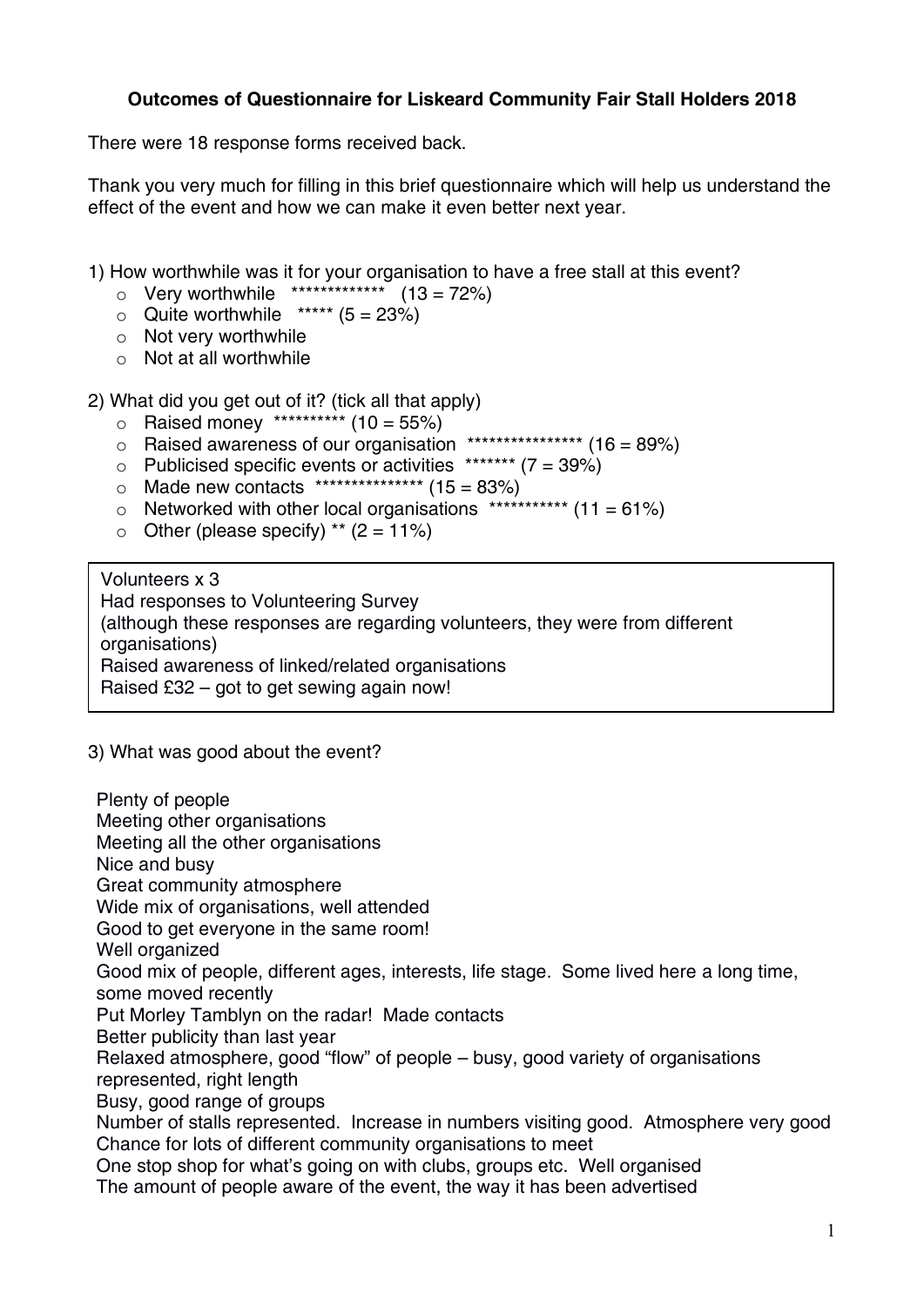Good for networking and catching up (I won 2 raffle prizes! One an Easter egg)

4) What could we do better next year?

Nothing, it was very good Advertise earlier perhaps Warmer venue Maybe a bit quiet in the New Liskeard Room. Tables in Refreshment Room might have been a bit small? Could extend to 1.30pm Possibly put the gazebo by the Post Office as footfall from the car park is greater. Was not very aware of smaller side room activities Maybe a bigger venue

We were in the Refreshment Area. Always been in Main Hall. Not enough footfall in that area. Tables much too small (organisations were advised of table size when they were told their table number prior to the event)

Maintain the amount of individual stall space, don't decrease Bigger tables if required (organization had a table on stage, not one of the small ones) Feeling some visitors would have liked more tables to sit at for refreshments

Suggest that you group the sport clubs together, or maybe outdoor activity groups say walking, cycling, allotments, runners together. More signage in the town

5) Did you have an activity on your stall?

- $\circ$  Yes \*\*\*\*\*\*\*\*\*\* (9 = 50%)
- $\circ$  No \*\*\*\*\*\*\*\*\*\* (9 = 50%)

6) If YES, how much difference did that make to being able to engage with people?

- $\circ$  A lot \*\* (especially as it was free) \*\*\*\* (6 = 33%)
- $\circ$  A little \*\* (2 = 11%)
- o None

7) Are you likely to want a stall again next year?

- $\circ$  Yes \*\*\*\*\*\*\*\*\*\*\*\*\*\*\*\*\*\*\*\*\*\*\*\* (18 = 100%)
- o No

8) Were you aware of publicity for the event? (tick all that apply)

- $\circ$  Poster \*\*\*\*\*\*\*\*\*\*\*\*\*\*\*\*\*\*\*\*\*\* (16 = 89%)
- $\frac{3}{2}$  Social media \*\*\*\*\*\*\*\*\*\*\* (10 = 55%)
- $\circ$  Local newspapers \*\*\*\*\*  $(5 = 28\%)$
- o Radio
- $\circ$  E-mail \*\*\*\*\*\*\*\*\*\*\* (10 = 55%)
- $\circ$  Word of mouth \*\*\*\*\*\*\*\*\*\*\*\*\*\*\*\* (12 = 67%)

9) Did your organisation publicise the event in any of the following ways? (tick all that apply)

- $O$  Poster \*\*\*\*\*\*\*\*\*  $(8 = 44\%)$
- $\circ$  Social media \*\*\*\*\*\*\*\*\* (8 = 44%)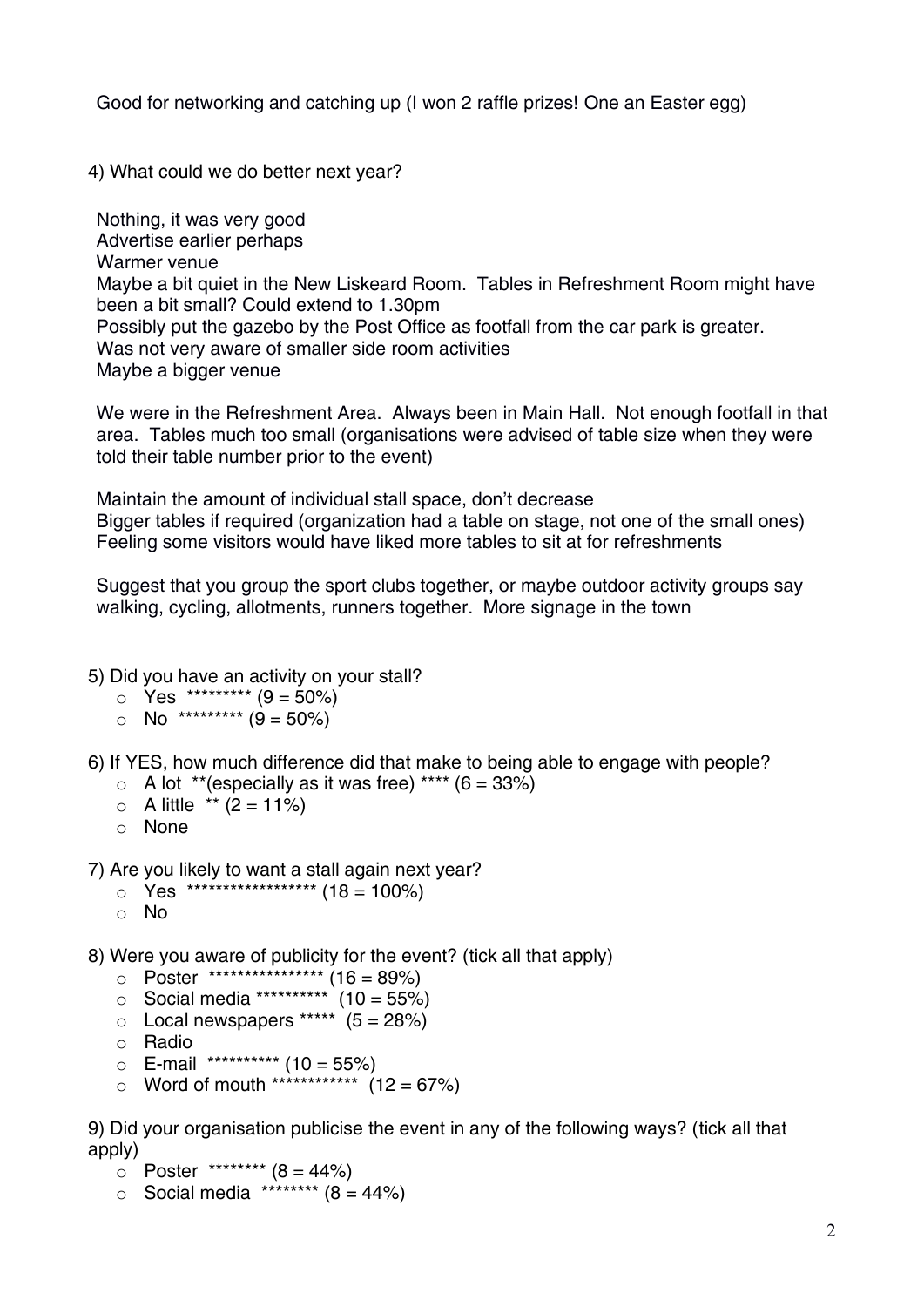- $\circ$  E-mail \*\*\*\* (4 = 44%)
- $\circ$  Word of mouth \*\*\*\*\*\*\*\*\* (9 = 50%)

10) Do you have any other comments?

It was well organized, looking forward to next year Enjoyed it

Face painting a good idea

Having a table plan on line was great, but a plan on the day as entering the Public Hall would have been useful for some stall holders – a bit of wandering before finding their space (6 copies were printed and placed at the entrance to the Public Hall) I total enjoyed this event. Brilliant

Slow to start (as usual) but picked up a good pace and kept going til 1pm!

There was a cohort of people missing 16-25 25-35, how do you engage with them? On the same day the Hockey Club hosted on of the England Ladies Olympic players, it was quite busy. Perhaps if at all possible to find a "celeb" to come along who has an interest which relates to a club etc. Would need thinking about. The youngest folk I saw were the Scouts whom of course are already engaged in activities.

The event was well organized and clearly lots of people put a lot of graft into making this event happen. It can only get bigger and better each year, from small acorns big oaks grow!

For our group the success is if we can attract new local members. We need to find out what young people do and what they want. They can't all sit on their Xboxes. We need to inspire them to try something different. Possibly engage with some youth workers to find this out. We would love some younger people to come and cycle with us, and I will be actively trying to make this happen during the next 12 months. (CTC)

My stall is to raise awareness of help available to vulnerable customers and being on the stage, wheelchair users and vulnerable customers are not able to reach the stall

11) Whilst at your table did any members of the public make any comments about the Fair? Were they:

- $\circ$  Good \*\*\*\*\*\*\*\*\*\*\*\*\*\*\*\*\*\* (15 = 83%)
- o Bad

It would help us to know any comments so that we can address any issues to make it even better/as good next year. What were the comments?

Heard feedback that it was busier than last year. One lady said they heard about the event via Lyskerrys magazine.

Good –"nice to see at a glance what's available in Liskeard. Don't realise what's happening locally"

Some comments from people buying raffle tickets and leaving before the end noted that their names and contacts weren't written on counterfoils so uncontactable if they won – easily rectified. The poster on Barclays roundabout was good, but dates on it were too small to read in passing. Would like to comment that all the work and communication put in by Mandy was much appreciated.